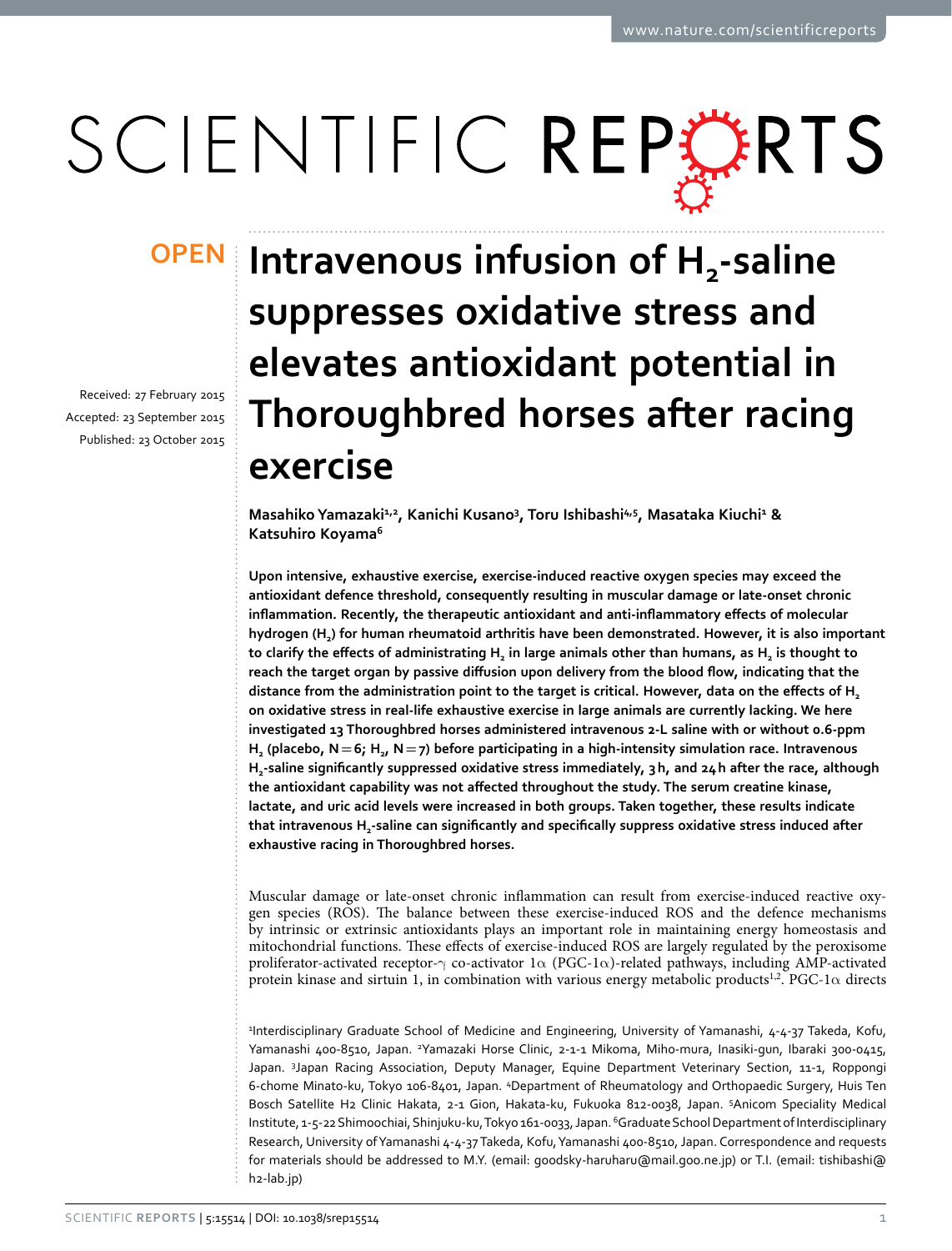the exercise-related mitochondrial biogenesis, resulting in increase in oxygen supply to the muscle<sup>[3](#page-6-2)</sup> and over-generation of ROS accompanied by electron leakage from the mitochondrial respiratory chain<sup>[4](#page-6-3)</sup>. Despite the increase in metabolic sources for ROS during intensive and exhaustive exercises, the deleterious effects by ROS are suppressed by the adaptive induction of numerous intrinsic ROS-elimination mechanisms, including superoxide dismutase, glutathione peroxidase, and non-enzymatic glutathione[5](#page-6-4) . Endurance exercise can stimulate the release of anti-inflammatory cytokines<sup>6,7</sup>, and, therefore, it is considered to prevent the morbidity of age-related chronic inflammatory diseases such as diabetes, cancer, atherosclerosis, and cardiovascular disorders.

In contrast to endurance training, intensive exercise, including for example human athletics and horse races, requires fast and high-power contraction of white muscles rich in fast type IIx fibres, in which the majority of energy is supplied through glycolytic and anaerobic reactions<sup>8</sup>. Although the role of ROS in anaerobic exercise, in which the energy supply is quickly exhausted, is not fully understood, the majority of such anaerobic strenuous exercises continue over 30 seconds up to several minutes, thereby subse-quently or simultaneously requiring aerobic energy metabolism<sup>9[,10](#page-7-0)</sup>. Under such circumstances, oxidative stress is thought to largely regulate the muscle conditions after exercise $11-13$ , and it is thus important to balance the oxidative state with that of the antioxidant defence capabilities.

On the other hand, during such exhaustive exercises, the threshold for maintaining architectural or stoichiometric strength of the skeletal muscle is frequently exceeded, resulting in muscle damage, accompanied by elevation of various serum biomarkers, including creatine kinase (CK), aspartate aminotransferase (AST), alanine aminotransferase, and lactate dehydrogenase (LDH), which are released through the affected muscle cell membran[e14–16](#page-7-2). It has been hypothesised that chemical stress, as represented by ROS, during strenuous exercise increases the permeability of muscle cells by peroxidation of the cell membranes<sup>17[,18](#page-7-4)</sup>, thereby promoting leakage of the intracellular enzymes<sup>19</sup>. Furthermore, the rapid depletion of anaerobic energy sources such as free ATP, phosphocreatine, and glycogen results in the degra-dation of AMP to generate inosine 5'-monophosphate and ammonia<sup>[20,](#page-7-6)[21](#page-7-7)</sup>; therefore, the final metabolite of purine nucleotide metabolism, uric acid (UA), is a useful marker for the exhaustion of energy sources in addition to serum lactate, which also increases upon depletion of the glycolytic energy supply<sup>22-24</sup>.

These deleterious influences by exercise are not restricted to strenuous exercise. For example, in elderly people<sup>25</sup> and individuals with sarcopoenia<sup>26,27</sup> or chronic inflammatory diseases<sup>28</sup>, non-intensive exercise can easily exceed the resistance limitations of the muscles. In such conditions, muscle atrophy is common, thereby impairing the antioxidant defence capabilities, as well as the anti-inflammatory systems. Therefore, it is important to determine methods to prevent the excess ROS from overwhelming the antioxidant defence potential; this would not only be useful for protecting skeletal muscle from injury, which is hard to avoid in high-intensity exercises such as horse racing, as well as in human athletic exercises, but also for successfully designing rehabilitation strategies for morbid or wasted muscles.

Among numerous antioxidants that are exogenously absorbable, molecular hydrogen  $(H_2)$  has shown promising anti-inflammatory potential, as well as high bio-safety<sup>29-31</sup>. In addition to its anti-inflammatory properties,  $H_2$  also appears to show protective effects on the muscle against the detrimental complications accompanied by excessive exercise-related oxidative stress. Recently, the reducing potential of  $H_2$ against oxidative stress in atrophic muscle in rodents<sup>32</sup> and a possibility that  $H_2$  may work as an antioxidant during treadmill exercise in Thoroughbred horses<sup>33</sup> have been reported. However, direct evidence regarding whether H<sub>2</sub> possesses antioxidant properties or protective effects for skeletal muscle exposed to strenuous exercise is still lacking.

Further, it should be noted that the body size of the experimental model used is also important. Because  $H_2$  is thought to distribute throughout the body by passive diffusion upon delivery from the blood flow, the  $H_2$  molecules that reach the target organ is in inverse proportion to the cube of the distance from the area of administration. Most of the investigations concerning  $H<sub>2</sub>$  therapy are performed using small animals such as rodents, and there is a large discrepancy of the distances from the administration point to the target organ between rodents and humans and other large mammals. To assess the accessibility of  $H_2$ , we tested the efficacy of intravenous infusion of approximately 0.6-ppm  $H_2$  dissolved saline  $(H<sub>2</sub>-saline)$  in thoroughbred horses exposed to extremely high levels of oxidative stress by high-intensity competitive races. Further, to clarify the protective and/or preventable capability of  $H_2$  against oxidative stress or muscle damages caused by high-intensity exercise, we investigated the oxidative state and several metabolic/injury biomarkers before and after simulation races in which placebo-controlled intravenous infusion of  $H_2$ -saline was administered. To evaluate the oxidative or reducing potential present in the sera of the racing horses, we performed the diacron-Reactive Oxygen Metabolite (d-ROM) and Biological Antioxidant Potential (BAP) tests, respectively<sup>[34](#page-7-16)[,35](#page-7-17)</sup>. Moreover, among the biomarkers for oxidative stress, we particularly focused on the alteration of serum 8-hydroxydeoxyguanosine (8-OHdG), which directly reflects the consequences of oxidative stress, as well as the generation of mutagenic damages on DNA, which in turn may induce secondary, chronic morbidity.

#### **Results**

**Analysis of oxidative stress and antioxidant potentials in the serum.** At baseline, the serum 8-OHdG levels were  $1.29 \pm 0.104$  ng/mL in the placebo group and  $1.45 \pm 0.077$  ng/mL in the H<sub>2</sub> group. The relative ratios of 8-OHdG at each time point after the race to the baseline are presented in [Fig. 1a](#page-2-0). The 8-OHdG levels in the  $H_2$  group were significantly suppressed immediately, 3h, and 24h after the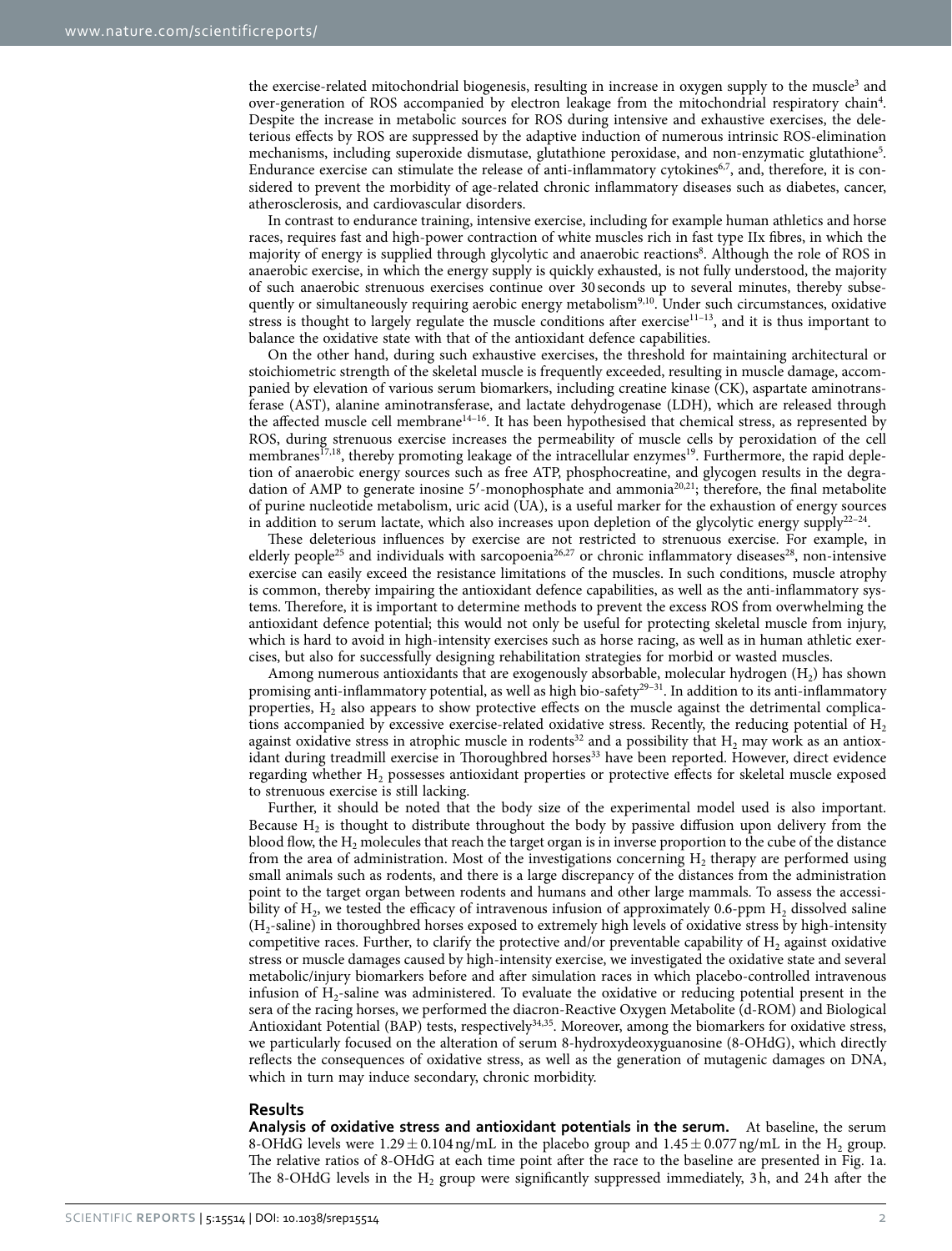

<span id="page-2-0"></span>**Figure 1.** Variations in the relative ratios to baseline of (**a**) serum 8-hydroxydeoxyguanosine (8-OHdG) and (**b**) serum diacron-Reactive Oxygen Metabolites (d-ROM) immediately, and 1, 3, and 24h after the race. The scatter plots indicate the value for each individual horse (closed circles: placebo [P] group, open circles:  $H_2$ group). The mean values of the relative ratios to baseline of serum 8-OHdG and d-ROM are shown as grey columns for the placebo group and white columns for the  $H_2$  group.



<span id="page-2-1"></span>**Figure 2. Variations in the relative ratio to baseline of the Biological Antioxidant Potential (BAP) scores in the serum immediately, and 1, 3, and 24h after the race.** The scatter plots indicate the value for each individual horse (closed circles: placebo [P] group, open circles:  $H_2$  group). The mean values of the relative ratios to baseline are shown as grey columns for the placebo group and white columns for the  $H_2$  group.

race compared to in the placebo group. On the other hand, the mean values of the d-ROMs, which is an indirect method to reflect the free radicals in the serum, were  $149 \pm 24.6$  U.CARR in the placebo group and  $154 \pm 24.8$  U.CARR in the H<sub>2</sub> group at baseline, and no significant increases were observed during the study in either group ([Fig. 1b](#page-2-0)).

The BAP test was also performed to measure the reducing potential in the serum. The mean values of the BAP test, which reflects the reduction potential in the serum, were  $3850 \pm 251 \,\mu\text{mol/L}$  in the placebo group and  $3560 \pm 1100 \mu$ mol/L in the H<sub>2</sub> group at baseline. The relative ratios of the scores at each time point after the race to the baseline are shown in [Fig. 2.](#page-2-1) Although there was no significant difference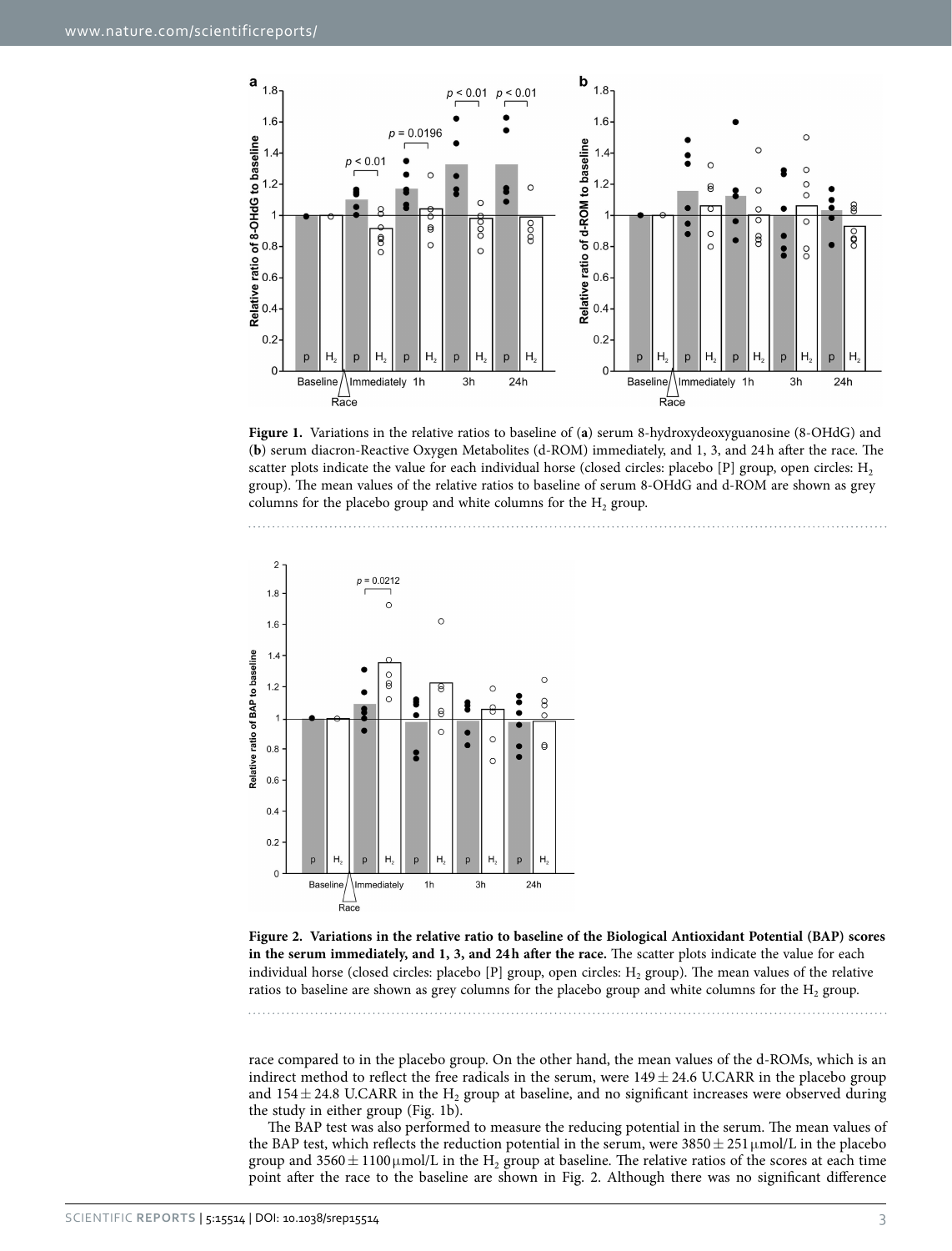<span id="page-3-0"></span>

|                         | Placebo $(N=6)$ |           | $H2(N=7)$      |           |
|-------------------------|-----------------|-----------|----------------|-----------|
|                         | $CK$ (U/L)      | $p$ value | $CK$ (U/L)     | $p$ value |
| Baseline                | $231 + 74.0$    |           | $186 + 38.0$   |           |
| Immediately post-racing | $290 + 83.0$    | 0.7186    | $252 + 43.0$   | 0.2802    |
| 1 <sub>h</sub>          | $306 \pm 71.0$  | 0.529     | $270 + 78.0$   | 0.124     |
| 3 <sub>h</sub>          | $385 + 142$     | $0.0493*$ | $354 + 106$    | $0.0006*$ |
| 24h                     | $228 + 77.0$    | > 0.99    | $211 + 48.0$   | 0.916     |
|                         | AST (U/L)       | $p$ value | AST (U/L)      | $p$ value |
| Baseline                | $318 \pm 64.0$  |           | $283 \pm 45.0$ |           |
| Immediately post-racing | $382 \pm 62.0$  | 0.2508    | $348 \pm 70.0$ | 0.1519    |
| 1 <sub>h</sub>          | $342 \pm 31.0$  | 0.9022    | $295 \pm 58.0$ | 0.9883    |
| 3 <sub>h</sub>          | $369 \pm 63.0$  | 0.435     | $330 \pm 59.0$ | 0.4066    |
| 24h                     | $339 \pm 58.0$  | 0.9372    | $295 + 36.0$   | 0.9888    |
|                         | LDH (U/L)       | p value   | LDH (U/L)      | $p$ value |
| Baseline                | $478 + 118$     |           | $417 + 100$    |           |
| Immediately post-racing | $569 \pm 125$   | 0.5782    | $500 \pm 96.0$ | 0.386     |
| 1 <sub>h</sub>          | $555 \pm 74.0$  | 0.7042    | $449 + 102$    | 0.9422    |
| 3 <sub>h</sub>          | $523 \pm 138$   | 0.9352    | $450 \pm 116$  | 0.9331    |
| 24h                     | $397 \pm 134$   | 0.6669    | $345 \pm 48.0$ | 0.493     |

**Table 1. Mean values of CK, AST, and LDH before and after racing.** Abbreviations: AST, aspartate aminotransferase; CK, creatine kinase; LDH, lactate dehydrogenase. Baseline indicates the values just prior to injection. Values are presented as mean $\pm$  standard deviation. \*Significant increase vs. baseline.

<span id="page-3-1"></span>

|                         | Placebo $(N=6)$     |             | $H2(N=7)$           |             |
|-------------------------|---------------------|-------------|---------------------|-------------|
|                         | Lactate<br>(mmol/L) | $p$ value   | Lactate<br>(mmol/L) | $p$ value   |
| Baseline                | $0.52 \pm 0.16$     |             | $0.43 \pm 0.21$     |             |
| Immediately post-racing | $15.0 \pm 2.22$     | $< 0.0001*$ | $16.4 + 2.61$       | $< 0.0001*$ |
| 1 <sub>h</sub>          | $7.38 \pm 1.27$     | $< 0.0001*$ | $7.89 + 2.97$       | $< 0.0001*$ |
| 3 <sub>h</sub>          | $0.88 + 0.12$       | 0.942       | $0.84 + 0.20$       | 0.9742      |
|                         | $UA$ (mg/dL)        | p value     | $UA$ (mg/dL)        | p value     |
| Baseline                | $0.17 + 0.05$       |             | $0.20 + 0.06$       |             |
| Immediately post-racing | $1.10 \pm 0.29$     | 0.1151      | $1.06 + 0.36$       | $0.0095*$   |
| 1 <sub>h</sub>          | $3.50 \pm 1.42$     | $< 0.0001*$ | $3.53 + 0.86$       | $< 0.0001*$ |
| 3 <sub>h</sub>          | $0.83 \pm 0.29$     | 0.3476      | $0.81 \pm 0.39$     | 0.0872      |
| 24h                     | $0.13 \pm 0.01$     | 0.999       | $0.14 \pm 0.05$     | 0.9983      |

**Table 2. Mean values of serum lactate and UA before and after racing.** Abbreviations: UA, uric acid. Baseline indicates the values just prior to injection. Values are presented as mean $\pm$  standard deviation. Significant increase vs. baseline.

between the H<sub>2</sub> and placebo groups, the ratio tended to be elevated in the H<sub>2</sub> group (36.8  $\pm$  20.6%), as compared to in the placebo group  $(8.50 \pm 12.6\%)$ ;  $p = 0.0212$ ) immediately after the race.

**Biomarkers for muscular damage and anaerobic metabolism during the race.** As biomarkers for exercise-induced muscle damages, CK, AST, and LDH were measured [\(Table 1](#page-3-0)). In both groups, the CK levels were significantly increased 3h after the race, but were restored to near the baseline values within 24h after the race. There were no significant differences between the placebo and  $H_2$  groups. In both groups, the AST and LDH levels did not significantly change during the 24-h period after the race.

Next, to estimate the alterations induced by anaerobic metabolism, the serum lactate and UA levels were measured [\(Table 2](#page-3-1)). The serum lactate levels were significantly increased in both groups 1h after the race. They reached their maximum levels (28.8 and 38.1-fold increases in the placebo and  $H_2$  groups, respectively) immediately after the race and reduced rapidly within 3h, remaining 1.7 and 1.8-fold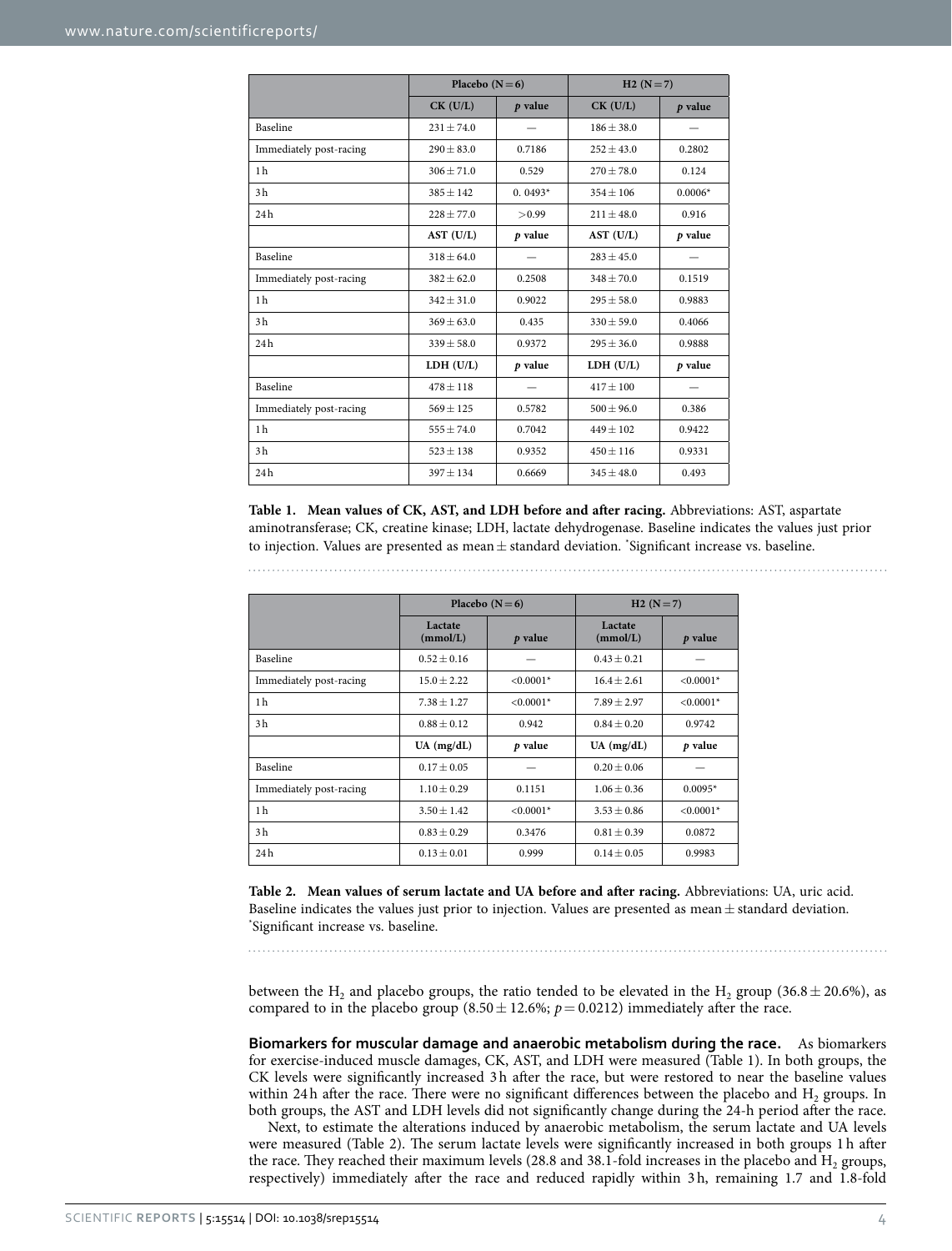elevated compared to the baseline in the placebo and  $H<sub>2</sub>$  groups, respectively, after 24h. However, there were no significant differences in the lactate levels between the groups at any time point. On the other hand, the UA level was significantly increased immediately after the race only in the  $H<sub>2</sub>$  group; at 1h after the race, significant increases in the UA levels were observed in both groups. However, there were no significant differences between the groups. At 3h after the race, the UA levels gradually decreased and were restored to near the baseline values within 24h after the race.

#### **Discussion**

In this study, intravenous infusion of H<sub>2</sub>-saline showed significant antioxidant effects in Thoroughbred horses after high-intensity racing exercise, as demonstrated by the prevention of increases in the formation of 8-OHdG in the  $H_2$  group compared to in the placebo group. This result strongly indicates protective effects of H<sub>2</sub> against exercise-induced ROS-mediated detrimental tissue damage in racing horses. However, it should be noted that another assay to measure oxidative stress, namely d-ROM, showed no significant differences between the two groups. We speculate that this discrepancy between the 8-OHdG and d-ROM assays is likely caused by the indirect and non-specific metabolites detected by d-ROMs. For example, superoxide and H<sub>2</sub>O<sub>2</sub>, two major ROS, are balanced by the corresponding scavengers, superoxide dismutase and catalase, respectively. The oxidative stress measured by d-ROM may reflect that of the ROS after they are reduced by their specific scavengers. On the other hand, serum 8-OHdG is a direct and reliable marker for elevated oxidative stress, as it reflects oxidised DNA. Further, while 8-OHdG reflects the intracellular oxidation or oxidants that reach the DNA, d-ROM may reflect the extracellular oxidants, which may be scavenged in the serum and may not reach the intracellular components, such as the mitochondrial or genomic DNA. Therefore, we believe that the results obtained by serum 8-OHdG are reliable and accurate.

On the other hand, although a tendency of an elevation of the antioxidant potential in the serum measured by the BAP test was observed immediately after the race in the  $H_2$ -saline infused group, no significant differences in the elevation of antioxidant potential was observed in either group throughout the study. Recently, it was demonstrated that, in humans in rest position, intravenously infused  $H_2$ emerged relatively slowly from the skin, and that it took more than 30min after administration for it to be excreted<sup>36</sup>. In the present study, although there is a possibility that the  $H_2$  molecules administered 2h before the race may have been partially retained in the body of the horses during and after the race, the  $H_2$  would have been discharged or consumed early during the race due to the high intensity of horse races, and therefore, elevation of the BAP value may not have been observed throughout the race except for immediately after the race. Alternatively, the discrepancy between the BAP and 8-OHdG values seems to suggest that the serum BAP value does not reflect the intracellular antioxidant potential, unlike 8-OHdG. These results suggest that the intravenously administered  $H_2$  molecules have reached the muscles cells and sustained the anti-oxidant potential even after the race. However, there remain the possibilities that the  $H_2$  molecules in blood were insufficient to reach the muscle cells for the racing exercise and instead, other unknown mechanisms which had worked on the cells or molecules in the circulating blood, may have indirectly suppressed 8-OHdG in the muscle cells.

There are numerous previous studies regarding muscular damage due to anaerobic exercise $37-39$ . In the present study, although the AST and LDH levels did not significantly change in either group, the CK level was elevated equally in both groups upon racing, indicating the occurrence of muscular damage during horse racing [\(Table 1](#page-3-0)). Additionally, these results also indicate that infused H<sub>2</sub> did not completely protect the muscular cells from damage caused by the exhaustive racing exercise. In addition, neutrophils, which may infiltrate into the muscle tissue upon strenuous muscle contractions, can damage the muscle cells via nicotinamide adenine dinucleotide phosphate oxidase-generated superoxide, thus resulting in lysis of the muscular cells<sup>[40,](#page-7-20)[41](#page-7-21)</sup>. The finding that muscle cell damage was not influenced by the infused  $H_2$ -saline, however, suggests that the occurrence of muscular damages upon exercise in the present study was independent from the exercise-induced ROS generation, as indicated by the suppression of the elevated oxidative stress in  $H_2$ -infused horses. Apart from chemical stress, including ROS, the muscle cell membranes are thought to be exposed to mechanical stress due to strenuous loading and intensive contraction of the muscle fibres during high-intensity exercise<sup>[14](#page-7-2)</sup>. When mechanical stress overwhelms the muscular resistance, the sarcomere units, which are assembled from myofibrils and connective fibrils and fixed by structural proteins such as actin, dystrophin, and titin, become overstretched and disrupted, resulting in membrane failure and leakage of the sarcoplasmic components. In the present study, we observed a significant influx of CK into the serum after the race, regardless of the pre-treatment. In this case, the muscle damage seems to originate from mechanical stress; in spite of the increased oxidative stress and absence of responsive antioxidant potentials, as indicated by the serum 8-OHdG and BAP test results, the recovery from muscular damage, demonstrated by the CK values, was completed within 24h after the race in both groups. In other words, the muscle damage seemed to be transient, suggesting prompt recovery of the muscle membrane and absence of ischemic tissue necrosis.

The resistance to the prolonged muscle damages observed in this study regardless of the administration of  $H_2$  could be explained by the adaptive response to the habitual endurance training of the horses. It has been demonstrated that endurance training induces mitochondrial biogenesis, represented by muscle fibre switching, which can improve energy metabolism and increase the resistance to fatigue as well as enhance the antioxidant potential<sup>42–44</sup>. It should be noted that the Thoroughbred horses included in the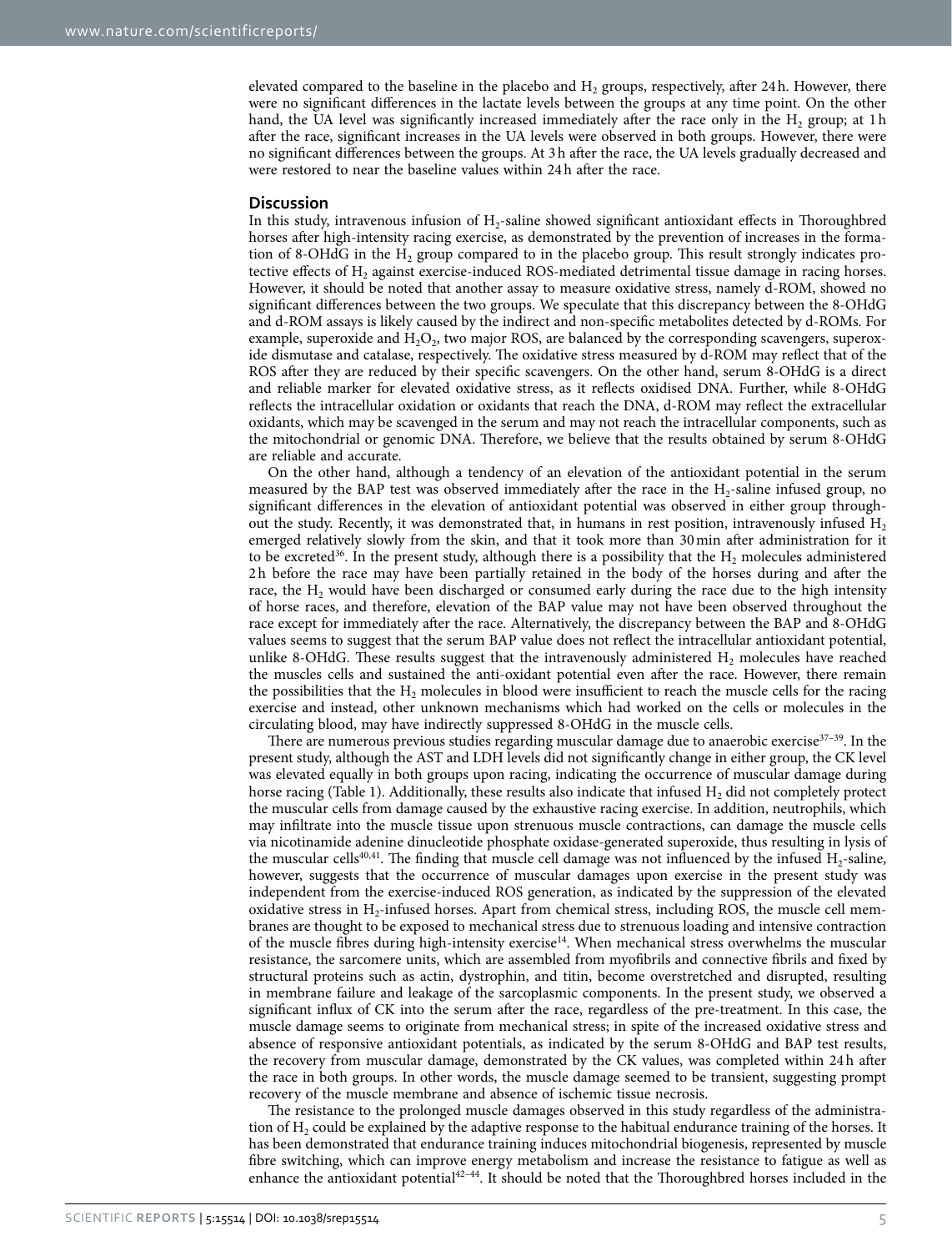present study undergo daily training; this endurance training is thought to induce, at least in part, metabolic and antioxidant changes of the cellular defence mechanisms, which are believed to be modulated by PGC-[1](#page-6-0) $\alpha^1$ . It has been reported that PGC-1 $\alpha$  is up-regulated in Thoroughbred horses undergoing high-intensity training for 18 weeks<sup>45</sup>. In addition, it is known that the muscles of Thoroughbred horses have a high proportion of type IIa fibres, which is consistent with the responsiveness to daily training<sup>[46](#page-7-24)</sup>. In this study, the muscle fibres, particularly the type IIa fibres, may have been accustomed by the habitual endurance training, thus resulting in resistance to the increase of d-ROMs upon racing and in rapid improvement of the CK levels after the race.

Highly intensive exercises, which exhaust the anaerobic energy supply, require aerobic generation of ATP. Bioenergy in such strenuous exercises, including horse racing and human sprint athletics, is therefore provided by mixed and interlinked metabolic pathways composed of both anaerobic and aerobic reactions<sup>47</sup>. The present data obtained from Thoroughbred horses clearly demonstrated the influences of anaerobic metabolism as well as the presence of muscular damages. In the present study, a rapid and significant increase of serum lactate was observed [\(Table 1\)](#page-3-0); the serum lactate levels peaked immediately after the race, clearly demonstrating the breakdown of free ATP and phosphocreatine, followed by the activation of anaerobic glycolysis. The notion of depletion of the anaerobic supply of ATP during racing is also consistent with the subsequent peak observed in the serum UA at 1h after the race in both groups, which indicated insufficient re-phosphorylation of AMP during the race. Although a significant increase of UA immediately after the race compared to the baseline was observed only in the  $H<sub>2</sub>$  group, no difference in the manner of energy supply was observed between the placebo and  $H_2$  groups. It should be noted here that, under such exhaustive circumstances, in which ischemia and hypoxia in the muscle are also induced, xanthine oxidase, which is converted from xanthine dehydrogenase, could generate superoxide via conversion of hypoxanthine to xanthine, and of xanthine to U[A48](#page-7-26). Further, apart from electron leakage through the mitochondrial membrane, another source of ROS may have appeared and contributed to the continuous oxidative state observed in the horses, which in turn may have been scavenged in the H<sub>2</sub> group. The elevations of the UA and lactate levels in both groups are suggestive of post-exercise fatigue<sup>8,13</sup>. Although H<sub>2</sub> may not improve such primary symptoms, the suppression of oxidative stress suggests a reduction of the secondary deleterious effects of racing exercise.

Finally, as mentioned, the horses used in the present study seemed to be equipped with adaptive antioxidant responses in the serum, as demonstrated by the suppression of the elevation of d-ROMs after high-intensity, exhaustive racing in both groups [\(Fig. 1b\)](#page-2-0). The inveterate oxidative stress associated with high-intensity racing may induce late-onset or masked inflammation, which in turn is associated with increased risks of injuries, morbidity, and early mortality; this prolonged inflammation is accompanied and modulated by the elevated ROS via coupling with pro-inflammatory cytokines and NF-κB positive feedback loops<sup>1[,31](#page-7-28)</sup>. Importantly, it should be noted that, unlike in the placebo group, significant suppression of the serum 8-OHdG was observed in the  $H<sub>2</sub>$  group even 24h after the race ([Fig. 1a](#page-2-0)). This finding suggests that the administration of  $H_2$  may be applicable to many other situations in which oxidative stress is excessive, regardless of the status of the antioxidant defence. The possibility that oral daily consumption of water containing  $5-7$  ppm of  $H_2$  may counteract such oxidative risks has been hypothesised<sup>31,49</sup>. In addition, as demonstrated herein, it seems important to prepare for unexpected or dangerous oxidative stress increases that may overwhelm the effects of hydrogen-enriched water. Our findings suggest that one potential solution is infusion of  $H_2$ -saline, and recent progress in the treatment of rheumatoid arthritis in humans using  $H_2$ -saline supports this conclusion<sup>50</sup>.

There were some limitations to this study. Most importantly, collecting real-life data from habitually trained horses before and after racing under serious, strenuous conditions is an extensive task, and therefore, the number of horses studied was relatively small  $(N = 13)$  and a cross-over study design was not possible. However, although the present study was focused on the acute oxidative or antioxidative responses of Thoroughbred horses after racing, and although the data were restricted to within 24h of the race, the remarkable reduction of serum 8-OHdG observed in the  $H<sub>2</sub>$  group indicates a preventable potential of pre-treatment with H<sub>2</sub>-saline against the prolonged and detrimental effects resulting from exhaustive exercise. To confirm our findings, the effects of  $H_2$ -saline injections on anaerobic metabolism should be further investigated, both in large-scale animal studies and in humans, in the future.

#### **Conclusions**

Intravenous infusion of H2-saline significantly and integrally suppressed exercise-induced oxidative stress in Thoroughbred horses after exhaustive racing. Further, pre-exercise treatment also resulted in enhanced antioxidant potential. On the other hand, the transient muscle damages induced by the racing exercise, during which the anaerobic energy supply is depleted, were not affected by  $H_2$ -saline injection. Taken together, the results of the present study clearly demonstrated that the direct injury caused by rapid and strong muscle contractions occurred independently from the generation of ROS. The antioxidant capabilities of  $H_2$  during exercise, in which inveterate oxidative stress significantly elevates the 8-OHdG levels, may aid the beneficial properties of exercise by enhancing the antioxidant potentials as well as the anti-inflammatory effects.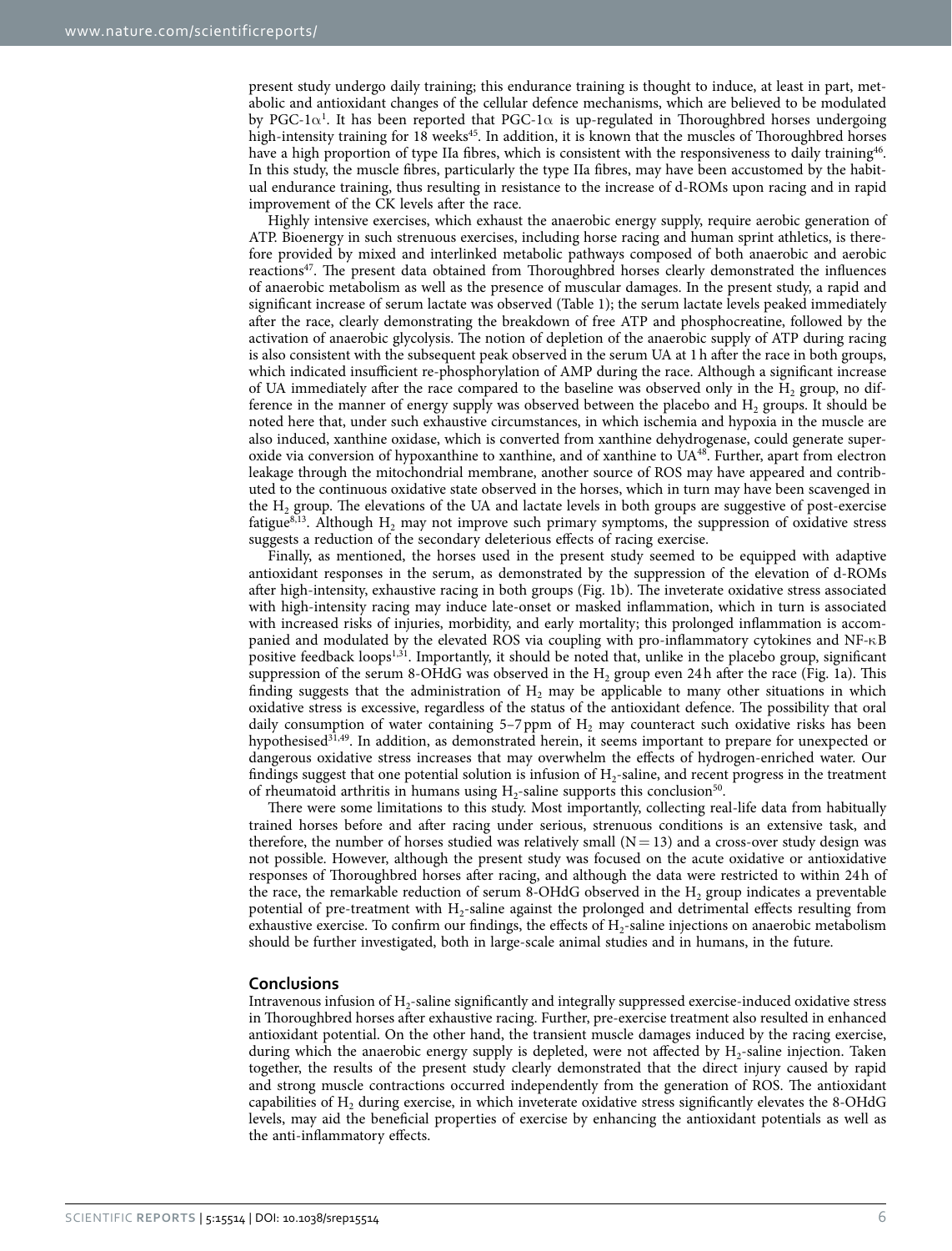#### **Methods**

**Subjects.** Thirteen retired Thoroughbred racehorses, belonging to the Horseracing School of Japan Racing Association and regularly used by training jockeys, were randomly divided into a placebo group  $(N= 6;$  age: 4–11 years; 4 males, 2 females; body weight:  $496 \pm 35.1$  kg) and H<sub>2</sub> group (N = 7; age: 3–8 years; 4 males, 3 females; body weight:  $487 \pm 35.7$  kg). There were no significant differences in the baseline characteristics between the two groups. All of the horses are trained 6 days a week, with each training sessions including 20min of walking, 1,200m of trotting, and 1,000m of canter, followed by 2,000–3,000m of gallop, and ending with cool down trotting and walking for at least 15min.

**Preparation of H<sub>2</sub>**-saline. To prepare the H<sub>2</sub>-saline, 1L of saline in a soft plastic bag was placed for 12h in a bath to circulate the saline. An electrolysis instrument (hydrogen circulator; Ecomo International Co. Ltd., Iizuka, Fukuoka-city, Japan) was used to generate 1.6 ppm  $H<sub>2</sub>$ . Two bags were placed in the infusion apparatus (INFUSTAT, Meiyu Co. Ltd., Yachio-city, Japan) and the  $H<sub>2</sub>$  concentration was confirmed by using the methylene blue-platinum colloid regent-based titration method $51$ . Just before the infusion, approximately 0.6 ppm of  $H<sub>2</sub>$  was dissolved in the saline. Placebo saline was prepared in the same water bath without the addition of  $H<sub>2</sub>$ .

**Study design.** This study was approved by and conducted in accordance with the guideline of the Animal Welfare and Experiment Management Committee of Miho Training Center, Japan Racing Association. The horses took part in a simulation race in which they ran 1,000m in a dirt track. Immediately after removing the soft bags from the hydrogen circulator, 2L of  $H_2$ -saline was infused into the jugular vein of each horse over 5min, 2h before the race. Blood samples were collected from the jugular vein just before the infusion (baseline), and immediately (7–10min), 1h, 3h, and 24h after racing. All blood samples were put on ice immediately after collection, and the serum was separated by centrifugation and frozen at −80 °C. The blood lactate concentrations were analysed immediately after collection. The jockeys were not informed whether the infusion contained  $H<sub>2</sub>$  or not, and were instructed to ride the horses as if they were taking part in a real, regular race.

**Biochemical analyses.** To estimate the oxidative potentials in the serum samples, d-ROMs were measured as previously describe[d34](#page-7-16). This method is an indirect detection method of free radicals, including ROS, in which N,N-Diethyl-para-phenylenediamine reacting with hydrogen peroxide in the serum is measured by the change in the colour as the absorbance at 505nm, using the Free Radical Elective Evaluator (WISMERLL Co. Ltd. Hongo, Tokyo, Japan). The results are presented as Carratelli units (U.CARR) based on the calculated absorption. Using the same apparatus, the BAP test was also performed to evaluate the reducing potential of the serum, in which the reduction of  $FeCl<sub>3</sub>$  is detected as the disappearance of reddish colour<sup>35</sup>. Serum 8-OHdG, a marker for oxidative stress that reflects 8-hydroxyguanosine in the DNA, was measured using enzyme-linked immunosorbent assay (ELISA), as previously described<sup>52</sup>. The assay was performed using the highly sensitive ELISA kit for 8-OHdG (JaICA, NIKKEN SEIL Co., Ltd., Shizuoka, Japan). Serum CK, AST, LDH, and UA were measured at the Miho Training Center of the Japan Racing Association. Blood lactate was analysed using Lactate Pro2 (ARKRAY, Inc., Kyoto, Japan).

**Statistical Analysis.** The data are shown as the mean $\pm$  standard deviation. Dunnett's test was used for analysis of transition data using continuous measurements and for the baseline pre-dose absolute value in each group. For these analyses, *p* values< 0.05 were considered significant. Relative changes between the H<sub>2</sub> and placebo groups were compared using Student's t-test, with the level of significance set at  $p < 0.0125$  after Bonferroni correction. All statistical analyses were performed using JMP v.6.0.3a software (SAS Institute, Cary, NC).

#### **References**

- <span id="page-6-0"></span>1. Eisele, P. S. & Handschin, C. Functional crosstalk of PGC-1 coactivators and inflammation in skeletal muscle pathophysiology. *Semin. Immunopathol.* **36,** 27–53 (2014).
- <span id="page-6-1"></span>2. St-Pierre, J. *et al.* Suppression of reactive oxygen species and neurodegeneration by the PGC-1 transcriptional coactivators. *Cell* **127,** 397–408 (2006).
- <span id="page-6-2"></span>3. Arany, Z. *et al.* HIF-independent regulation of VEGF and angiogenesis by the transcriptional coactivator PGC-1alpha. *Nature* **451,** 1008–1012 (2008).
- <span id="page-6-3"></span>4. Wu, Z. *et al.* Mechanisms controlling mitochondrial biogenesis and respiration through the thermogenic coactivator PGC-1. *Cell* **98,** 115–124 (1999).
- <span id="page-6-4"></span>5. Ji, L. L. Modulation of skeletal muscle antioxidant defense by exercise: Role of redox signaling. *Free Radic. Biol. Med.* **44,** 142–152 (2008).
- <span id="page-6-5"></span>6. Pedersen, B. K. & Febbraio, M. A. Muscle as an endocrine organ: focus on muscle-derived interleukin-6. *Physiol. Rev.* **88,** 1379–1406 (2008).
- <span id="page-6-6"></span>7. Keller, P. *et al.* Interleukin-6 receptor expression in contracting human skeletal muscle: regulating role of IL-6. *FASEB J*. **19,** 1181–1183 (2005).
- <span id="page-6-7"></span>8. Westerblad, H., Bruton, J. D. & Katz, A. Skeletal muscle: energy metabolism, fiber types, fatigue and adaptability. *Exp. Cell Res.* **316,** 3093–3099 (2010).
- <span id="page-6-8"></span>9. Wu, Z. *et al.* Transducer of regulated CREB-binding proteins (TORCs) induce PGC-1alpha transcription and mitochondrial biogenesis in muscle cells. *Proc. Natl. Acad. Sci. USA* **103,** 14379–14384 (2006).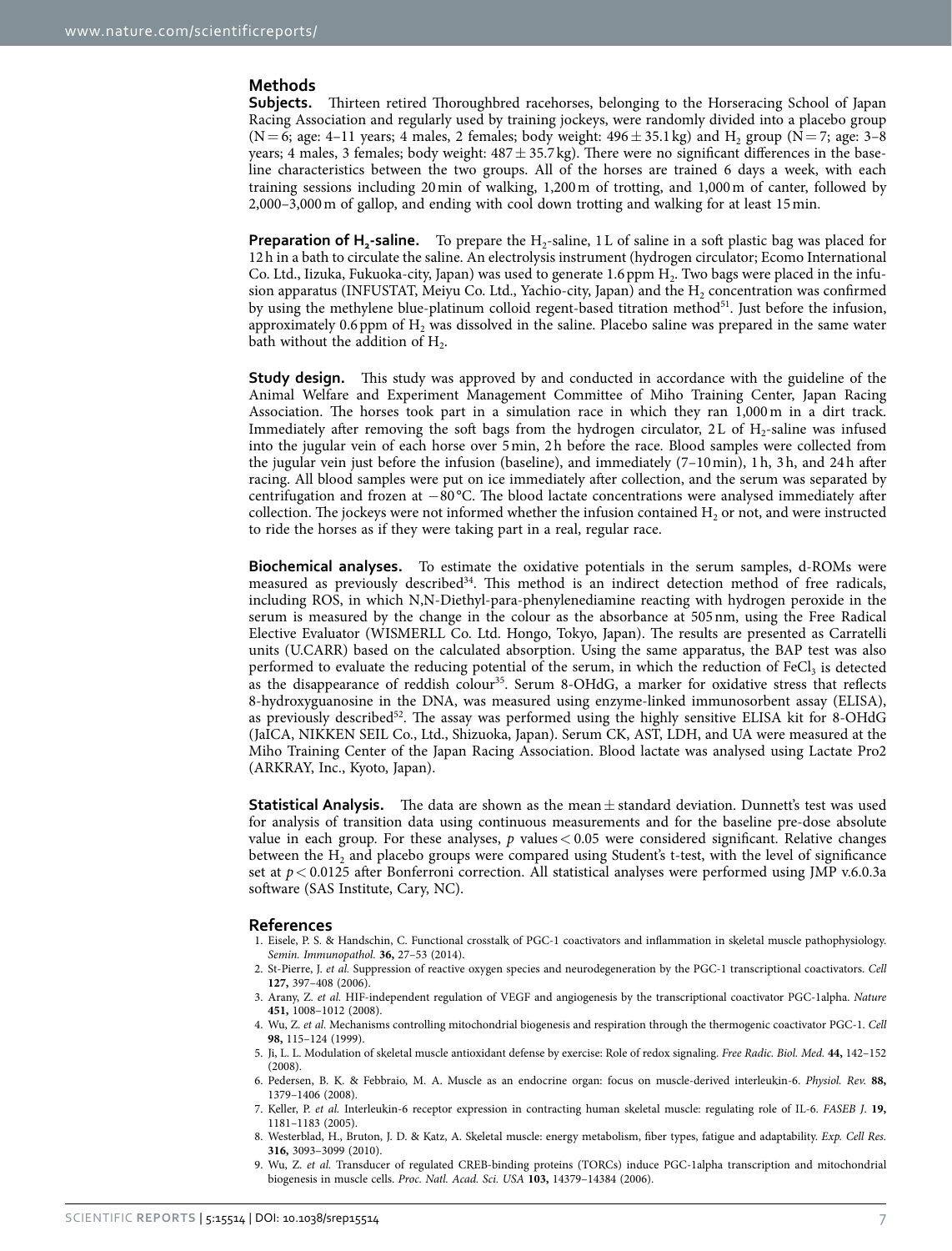- <span id="page-7-0"></span>10. Sjödin, B., Hellsten Westing, Y. & Apple, F. S. Biochemical mechanisms for oxygen free radical formation during exercise. *Sports Med*. **10,** 236–254 (1990).
- <span id="page-7-1"></span>11. Kinnunen, S. *et al.* Exercise-induced oxidative stress and muscle stress protein responses in trotters. *Eur. J. Appl. Physiol.* **93,** 496–501 (2005).
- 12. Kinnunen, S. *et al.* Oxygen radical absorbance capacity (ORAC) and exercise-induced oxidative stress in trotters. *Eur. J. Appl. Physiol.* **95,** 550–556 (2005).
- <span id="page-7-27"></span><span id="page-7-2"></span>13. Powers, S. K. & Jackson, M. J. Exercise-induced oxidative stress: cellular mechanisms and impact on muscle force production. *Physiol. Rev.* **88,** 1243–1276 (2008).
- 14. Brancaccio, P., Lippi, G. & Maffulli, N. Biochemical markers of muscular damage. *Clin. Chem. Lab. Med.* **48,** 757–767 (2010).
- 15. Harris, P. A., Snow, D. H., Greet, T. R. & Rossdale, P. D. Some factors influencing plasma AST/CK activities in thoroughbred racehorses. *Equine Vet. J*. Suppl. **9**, 66–71 (1990).
- 16. Totsuka, M., Nakaji, S., Suzuki, K., Sugawara, K. & Sato, K. Break point of serum creatine kinase release after endurance exercise. *J. Appl. Physiol. (1985)* **93,** 1280–1286 (2002).
- <span id="page-7-4"></span><span id="page-7-3"></span>17. Bloomer, R. J. & Goldfarb, A. H. Anaerobic exercise and oxidative stress: a review. *Can. J. Appl. Physiol.* **29,** 245–263 (2004).
- 18. Chan, K. M. & Decker, E. A. Endogenous skeletal muscle antioxidants. *Crit. Rev. Food Sci. Nutr.* **34,** 403–426 (1994).
- <span id="page-7-5"></span>19. Newham, D. J., Jones, D. A., Tolfree, S. E. & Edwards, R. H. Skeletal muscle damage: a study of isotope uptake, enzyme efflux and pain after stepping. *Eur. J. Appl. Physiol. Occup. Physiol*. **55,** 106–112 (1986).
- <span id="page-7-6"></span>20. Sewell, D. A. & Harris, R. C. Adenine nucleotide degradation in the thoroughbred horse with increasing exercise duration. *Eur. J. Appl. Physiol. Occup. Physiol*. **65,** 271–277 (1992).
- <span id="page-7-7"></span>21. Harris, D. B., Harris, R. C., Wilson, A. M. & Goodship, A. ATP loss with exercise in muscle fibres of the gluteus medius of the thoroughbred horse. *Res. Vet. Sci.* **63,** 231–237 (2007).
- <span id="page-7-8"></span>22. Starling, R. D. *et al.* Effect of inosine supplementation on aerobic and anaerobic cycling performance. *Med. Sci. Sports Exerc.* **28,** 1193–1198 (1996).
- 23. Mills, P. C., Smith, N. C., Harris, R. C. & Harris, P. Effect of allopurinol on the formation of reactive oxygen species during intense exercise in the horse. *Res. Vet. Sci* **62,** 11–16 (1997).
- 24. Harris, R. C., Marlin, D. J. & Snow, D. H. Metabolic response to maximal exercise of 800 and 2,000 m in the thoroughbred horse. *J. Appl. Physiol. (1985)* **63,** 12–19 (1987).
- <span id="page-7-9"></span>25. Bouzid, M. A., Hammouda, O., Matran, R., Robin, S. & Fabre, C. Changes in oxidative stress markers and biological markers of muscle injury with aging at rest and in response to an exhaustive exercise. *PloS One* **9,** e90420 (2014).
- <span id="page-7-10"></span>26. Derbré, F., Gratas-Delamarche, A., Gómez-Cabrera, M. C. & Viña, J. Inactivity-induced oxidative stress: a central role in agerelated sarcopenia? *Eur. J. Sport Sci.* **14 Suppl 1**, S98–108 (2014).
- <span id="page-7-11"></span>27. Meng, S. J. & Yu, L. J. Oxidative stress, molecular inflammation and sarcopenia. *Int. J. Mol. Sci.* **11,** 1509–1526 (2010).
- <span id="page-7-12"></span>28. Moylan, J. S. & Reid, M. B. Oxidative stress, chronic disease, and muscle wasting. *Muscle Nerve* **35,** 411–429 (2007).
- <span id="page-7-13"></span>29. Ohno, K., Ito, M., Ichihara, M. & Ito, M. Molecular hydrogen as an emerging therapeutic medical gas for neurodegenerative and other diseases. *Oxid. Med. Cell Longev*. **2012,** 353152 (2012).
- Ishibashi, T. et al. Consumption of water containing a high concentration of molecular hydrogen reduces oxidative stress and disease activity in patients with rheumatoid arthritis: an open-label pilot study. *Med. Gas Res*. **2,** 27 (2012).
- <span id="page-7-28"></span>31. Ishibashi, T. Molecular hydrogen: new antioxidant and anti-inflammatory therapy for rheumatoid arthritis and related diseases. *Curr. Pharm. Des*. **19,** 6375–6381 (2013).
- <span id="page-7-14"></span>32. Fujita, R. *et al.* Effect of molecular hydrogen saturated alkaline electrolyzed water on disuse muscle atrophy in gastrocnemius muscle. *J. Physiol. Anthropol*. **30,** 195–201 (2011).
- <span id="page-7-15"></span>33. Tsubone, H. *et al.* Effect of treadmill exercise and hydrogen-rich water intake on serum oxidative and anti-oxidative metabolites in serum of thoroughbred horses. *J. Equine Sci*. **24,** 1–8 (2013).
- <span id="page-7-16"></span>34. Trotti, R., Carratelli, M. & Barbieri, M. Performance and clinical application of a new, fast method for the detection of hydroperoxides in serum. *Panminerva Med.* **44,** 37–40 (2002).
- <span id="page-7-17"></span>35. Carratelli, M. *et al.* Reactive oxygen metabolites and prooxidant status in children with Down's syndrome. *Int. J. Clin. Pharmacol. Res.* **21,** 79–84 (2001).
- <span id="page-7-18"></span>36. Ono, H. *et al.* Hydrogen (H2) treatment for acute erythymatous skin diseases. A report of 4 patients with safety data and a noncontrolled feasibility study with H2 concentration measurement on two volunteers. *Med. Gas Res*. **2,** 14 (2012).
- <span id="page-7-19"></span>37. Hammouda, O. *et al.* Diurnal variations of plasma homocysteine, total antioxidant status, and biological markers of muscle injury during repeated sprint: effect on performance and muscle fatigue—a pilot study. *Chronobiol. Int.* **28,** 958–967 (2011).
- 38. Shi, M. *et al.* Effects of anaerobic exercise and aerobic exercise on biomarkers of oxidative stress. *Environ. Health Prev. Med.* **12,** 202–208 (2007).
- 39. Bloomer, R. J., Goldfarb, A. H., Wideman, L., McKenzie, M. J. & Consitt. L. A. Effects of acute aerobic and anaerobic exercise on blood markers of oxidative stress. *J. Strength Cond. Res.* **19,** 276–285 (2005).
- <span id="page-7-20"></span>40. Nguyen, H. X. & Tidball, J. G. Interactions between neutrophils and macrophages promote macrophage killing of rat muscle cells in vitro. *J. Physiol.* **547,** 125–132 (2003).
- <span id="page-7-21"></span>41. Tidball, J. G. Inflammatory processes in muscle injury and repair. *Am. J. Physiol. Regul. Integr. Comp. Physiol*. **288,** R345–353 (2005).
- <span id="page-7-22"></span>42. Eivers, S. S. *et al.* PGC-1*α* encoded by the PPARGC1A gene regulates oxidative energy metabolism in equine skeletal muscle during exercise. *Anim. Gen*. **43,** 153–162 (2012).
- 43. Summermatter, S. *et al.* Remodeling of calcium handling in skeletal muscle through PGC-1alpha: impact on force, fatigability, and fiber type. *Am. J. Physiol. Cell Physiol.* **302,** C88–99 (2012).
- 44. Handschin, C. & Spiegelman, B. M. The role of exercise and PGC1alpha in inflammation and chronic disease. *Nature* **454,** 463–469 (2008).
- <span id="page-7-23"></span>45. Kitaoka Y. *et al.* Effects of high-intensity training on lipid metabolism in Thoroughbreds. *Am. J. Vet. Res.* **73,** 1813–1818 (2012).
- <span id="page-7-24"></span>46. Kawai, M. *et al.* Muscle fiber population and biochemical properties of whole body muscles in Thoroughbred horses. *Anat. Rec. (Hoboken)* **292,** 1663–1669 (2009).
- <span id="page-7-26"></span><span id="page-7-25"></span>47. Morales-Alamo, D. & Calbet, J. A. Free radicals and sprint exercise in humans. *Free Radic. Res.* **48,** 30–42 (2014).
- 48. Nishino, T. *et al.* Conversion of xanthine dehydrogenase into oxidase and its role in reperfusion injury. *Biochem. Soc. Trans.* **25,** 783–786 (1997).
- <span id="page-7-29"></span>49. Sakai, T. *et al.* Consumption of water containing over 3.5mg of dissolved hydrogen could improve vascular endothelial function. *Vasc. Health Risk Manag*. **10,** 591–597 (2014).
- <span id="page-7-30"></span>50. Ishibashi, T. *et al.* Therapeutic efficacy of infused molecular hydrogen in saline on rheumatoid arthritis: A randomized, doubleblind, placebo-controlled pilot study. *Int. Immunopharmacol.* **21,** 468–473 (2014).
- <span id="page-7-31"></span>51. Seo, T., Kurokawa, R. & Sato, B. A convenient method for determining the concentration of hydrogen in water: use of methylene blue with colloidal platinum. *Med. Gas Res*. **2,** 1 (2012).
- <span id="page-7-32"></span>52. Saito. S. *et al.* Quantitative determination of urinary 8-hydroxydeoxyguanosine (8-OH-dg) by using ELISA. *Res. Commun. Mol. Pathol. Pharmacol*. **107,** 39–44 (2007).